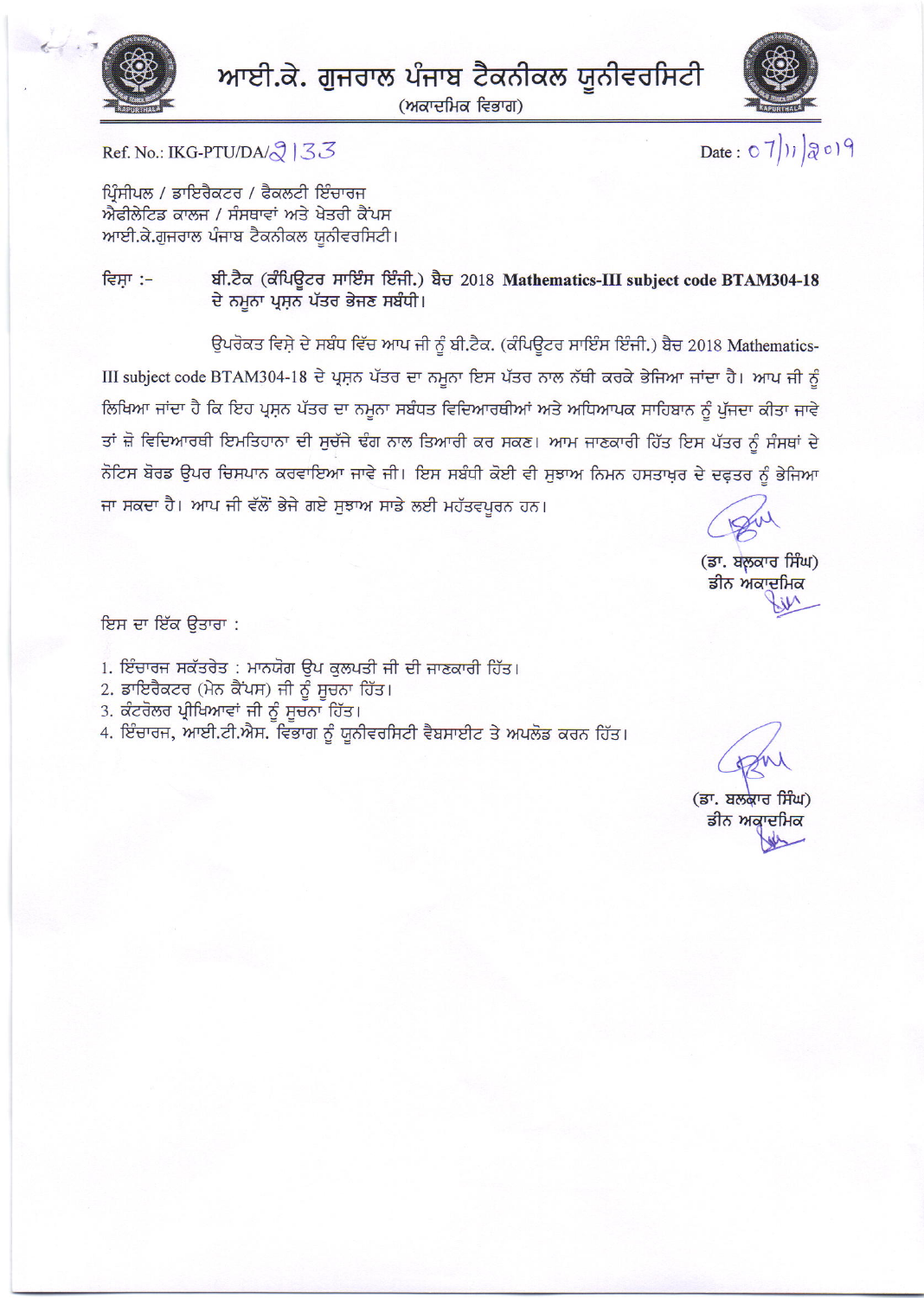Roll No: [Total No. ofQuestions:09] [Total No. of page:02]<br>- Recommo/Course: B Tech CSE(2018 Onwards) Programme/Course: B.Tech CSE(2018 Onwards) subject Name: Mathematics-Ill (calculus and ordinary Differential Equations) Subject Code: BTAM-304-18

Paper ID:....

Maximum Marks: 60

Time: 03 Hours Instruction to Candidates: l) Section A is Compulsory. 2) Attempt any Four questions from Section B. 3) Attempt any Two questions from Section C.

## Section-A

 $(10 \times 2=20)$ 

Q1.a)State Leibnitz's test for the convergence of alternating series.

b)What is a Clairaut's equation? Give example.

c)What is an exact differential equation?

**d**)Test the convergence of the sequence  $\left\{\frac{1}{n}\right\}$ .

e)State De' Alembert's Ratio test for convergence or divergence of positive term series.

f) State Euler's theorem on Homogeneous function of two variables.

g) Solve:  $y = px + p$ 

h) What is a linear differential equation?

i) Define sequence.

j) Write integrating factor for differential equation:  $x dy - y dx = 0$ .

## Section-B

 $(4 \times 5=20)$ 

Q2. Test the convergence or divergence of the series:

$$
1 + \frac{2}{5}x + \frac{6}{9}x^2 + \frac{14}{17}x^3 + \dots + \frac{2^n - 2}{2^n + 1}x^{n-1} + \dots; (x > 0)
$$

Q3. Solve:  $(xy^{3} + y)dx + 2(x^{2}y^{2} + x + y^{4})dy = 0.$ 

**Q4.** Solve:  $y dx + (x - y^3)dy = 0$